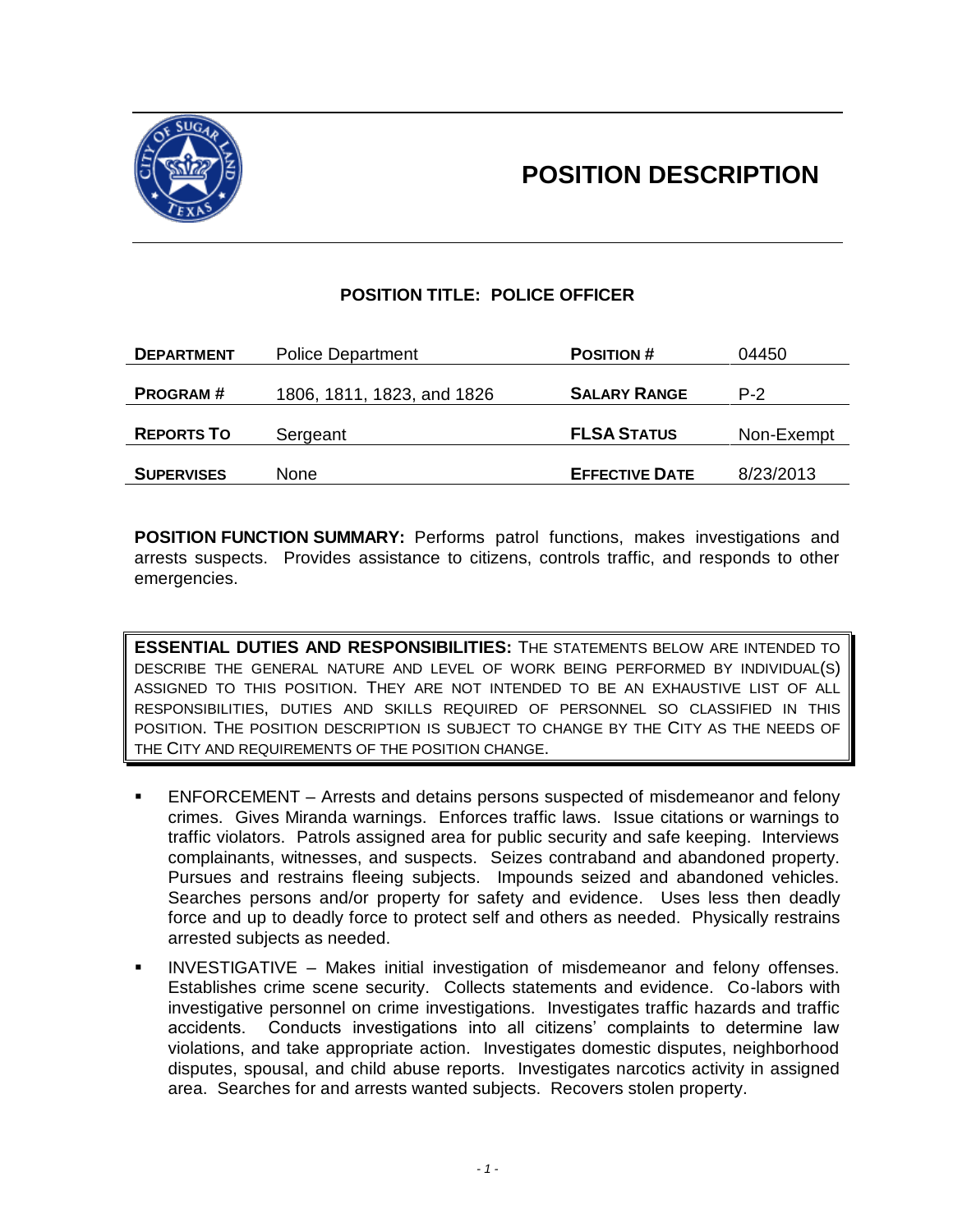- PATROL Patrols assigned area on a designated shift. Constantly looks for law violations, hazards, and suspicious persons and activities. Responds to citizen's calls for police service. Advise persons of provisions of law. Gives directions. Takes appropriate action in circumstances occurring on-view. Provides a visible deterrent to crime. Establishes personal contacts with citizens to advise of hazards and crime conditions. Establishes sources of information within the community. Assists citizens with mobility problems. Assists stranded motorist. Reports traffic hazards to appropriate officials for repairs or reconstruction. Monitors crowds and patrols other large gatherings resulting from strikes, demonstrations, or other special interests groups. Inspects businesses and establishments, which present police hazards. Contacts citizens to determine police problems. Handles persons with mental disorders and welfare concerns. Handles lost or missing children investigations. Acts as field training officer when assigned.
- PROSECUTION Presents verbal testimony and evidence in criminal trials. Presents verbal testimony and evidence in municipal court. Interacts with prosecutors on specific cases. Marks and establishes chain of custody of evidence to be offered in prosecutions. Makes drawing and diagrams for presentation in trials. Testifies in other hearings and procedures as needed.
- CLERICAL Writes offense reports, supplementary reports, and other required reports and enter into computer. Checks stolen or wanted status on property and persons. Completed activity reports. Writes traffic and other misdemeanor citations. Makes sworn written statements as required. Files complaints against violators. Completes appropriate paperwork pertaining to vehicle seizure, inventory and towing. Completes appropriate paperwork for recovery of lost or stolen property. Obtains consent-tosearch authorization both verbally and in writing. Completes all other department required paperwork pertaining to operations, search, maintenance and administration.
- WHEN ASSIGNED AS ACCIDENT INVESTIGATOR Investigates all types of vehicular accidents including fatalities. Performs selective traffic enforcement. Trains officers in accident investigation. Backs up patrol officers when assigned. Provides input for development of policies and guidelines pertaining to traffic enforcement and accident investigation.
- WHEN ASSIGNED TO CRIMINAL INVESTIGATION Interviews complainants and witnesses and obtains written affidavits. Interrogates suspects and obtains written confessions. Collects and disseminates intelligence information on known offenders and criminal activities. Prepares affidavits for search and arrest warrants. Prepares prosecution reports for filing of criminal cases with the District Attorney's Office. Attends Grand Jury and other criminal proceedings and provides sworn testimony. Conducts crime scene searches, collects physical evidence. Sketches and photographs crime scenes. Stores and transports evidence.
- WHEN ASSIGNED TO TRAINING AND PERSONNEL Prepares training objectives for each fiscal year. Coordinates scheduling of officers for both in-service and outside training. Trains new officers in procedures of the Sugar Land Police Department. Reviews overall progress of probationary officers. Administers remedial training for officers not meeting performance requirements. Instructs courses in areas of expertise. Prepares lesson plans and training bulletins. Oversees Officer Development program. Acts as contact person on special projects related to training or personnel. Instructs in outside institutions as approved.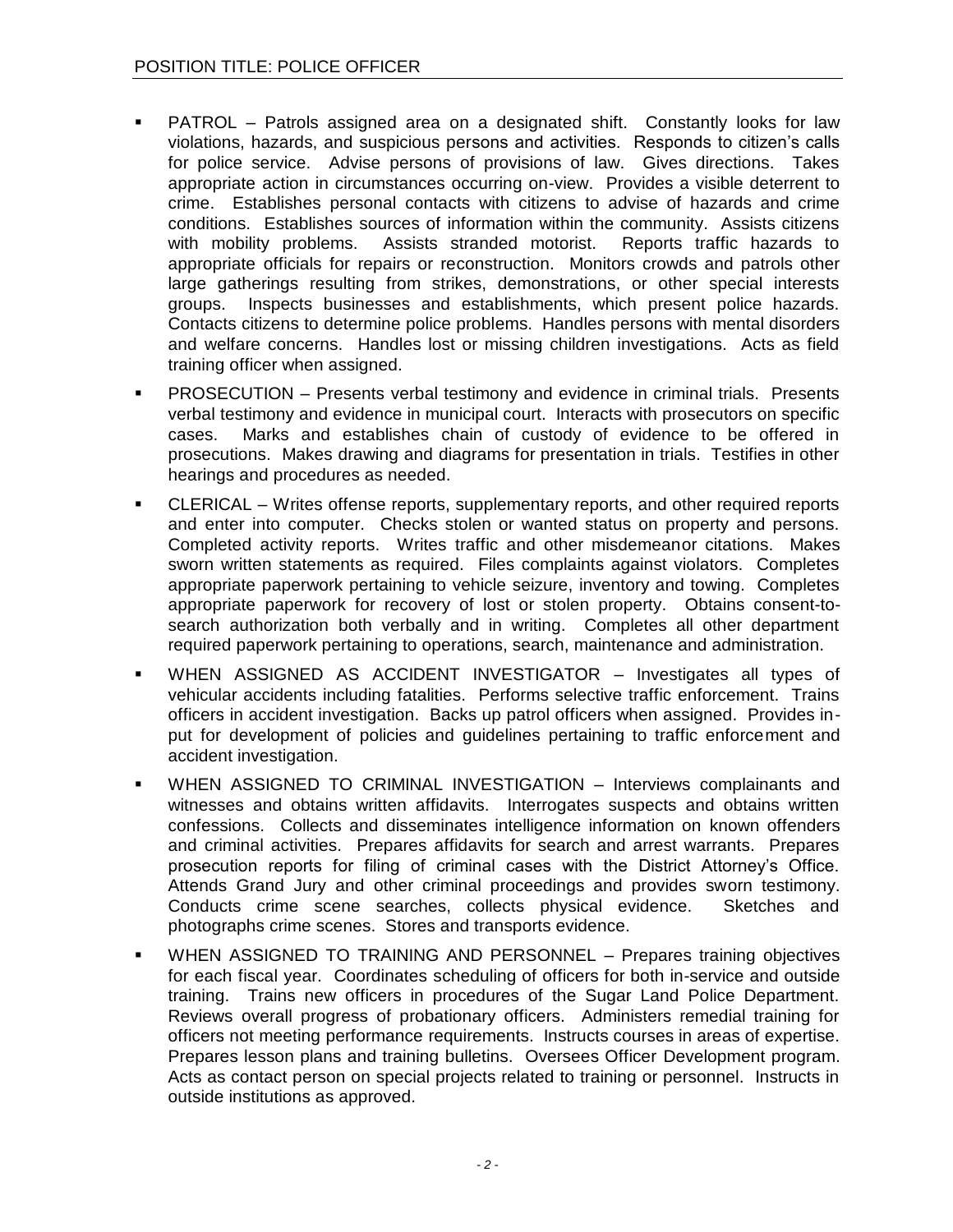- WHEN ASSIGNED TO MUNICIPAL COURT Performs a variety of duties necessary for the security and maintenance of decorum in the courtroom. Maintains tracks and serves Municipal Court warrants.
- WHEN ASSIGNED TO CRIME PREVENTION Performs a variety of duties necessary to build community relationships. Activities include but are not limited to attending homeowner's association meetings, providing safety/education presentations, conducting crime awareness presentations and performing occasional patrol functions when necessary.

**CONTACT WITH OTHERS:** TO PERFORM THIS POSITION SUCCESSFULLY, AN INDIVIDUAL(S) MAY BE REQUIRED TO HAVE CONTACT/COMMUNICATIONS WITH INDIVIDUALS INTERNALLY AND EXTERNALLY ON A REGULAR BASIS.

| <b>EMPLOYEES WITHIN</b><br><b>DEPARTMENT</b> | Most of the time. Verbal exchange over telephone and in<br>person. Written exchange through correspondence such as e-<br>mail, letters, and memorandum. |  |
|----------------------------------------------|---------------------------------------------------------------------------------------------------------------------------------------------------------|--|
|                                              |                                                                                                                                                         |  |
| <b>OTHER CITY EMPLOYEES</b>                  | Most of the time. Verbal exchange over telephone and in<br>person. Written exchange through correspondence.                                             |  |
|                                              |                                                                                                                                                         |  |
| <b>GENERAL</b>                               | Most of the time. Verbal exchange over telephone and in                                                                                                 |  |
| <b>PUBLIC/CITIZENS</b>                       | person. Written exchange through correspondence.                                                                                                        |  |
|                                              | Frequent. Verbal exchange over telephone and in person, as                                                                                              |  |
| <b>COMMUNITY</b>                             | well as at organized events. Written exchange through                                                                                                   |  |
| <b>ORGANIZATIONS</b>                         | correspondence.                                                                                                                                         |  |
|                                              | Occasional. Verbal exchange over telephone and in person, as                                                                                            |  |
|                                              | well as at organized events. Written exchange through                                                                                                   |  |
| <b>ELECTED OFFICIALS</b>                     | correspondence such as e-mail, letters, and memorandum.                                                                                                 |  |
|                                              | Occasional. Verbal exchange over telephone and in person, as                                                                                            |  |
| <b>VENDORS/CONTRACTORS</b>                   | well as at organized events. Written exchange through                                                                                                   |  |
| <b>/REGULATORY AGENCIES</b>                  | correspondence such as e-mail, letters, and memorandum.                                                                                                 |  |

**QUALIFICATION REQUIREMENTS:** TO PERFORM THIS POSITION SUCCESSFULLY, AN INDIVIDUAL(S) MUST BE ABLE TO PERFORM EACH ESSENTIAL DUTY AND RESPONSIBILITY SATISFACTORILY. THE REQUIREMENTS LISTED BELOW ARE REPRESENTATIVE OF THE KNOWLEDGE, SKILL, AND/OR ABILITY REQUIRED.

## **Knowledge:**

 Knowledge of police vehicle, communications equipment, handgun, shotgun, handcuffs, baton, flashlight, non-lethal chemical agents, computer, riot gear.

## **Skills:**

 Skilled in police vehicle, communications equipment, handgun, shotgun, handcuffs, baton, flashlight, non-lethal chemical agents, computer, riot gear.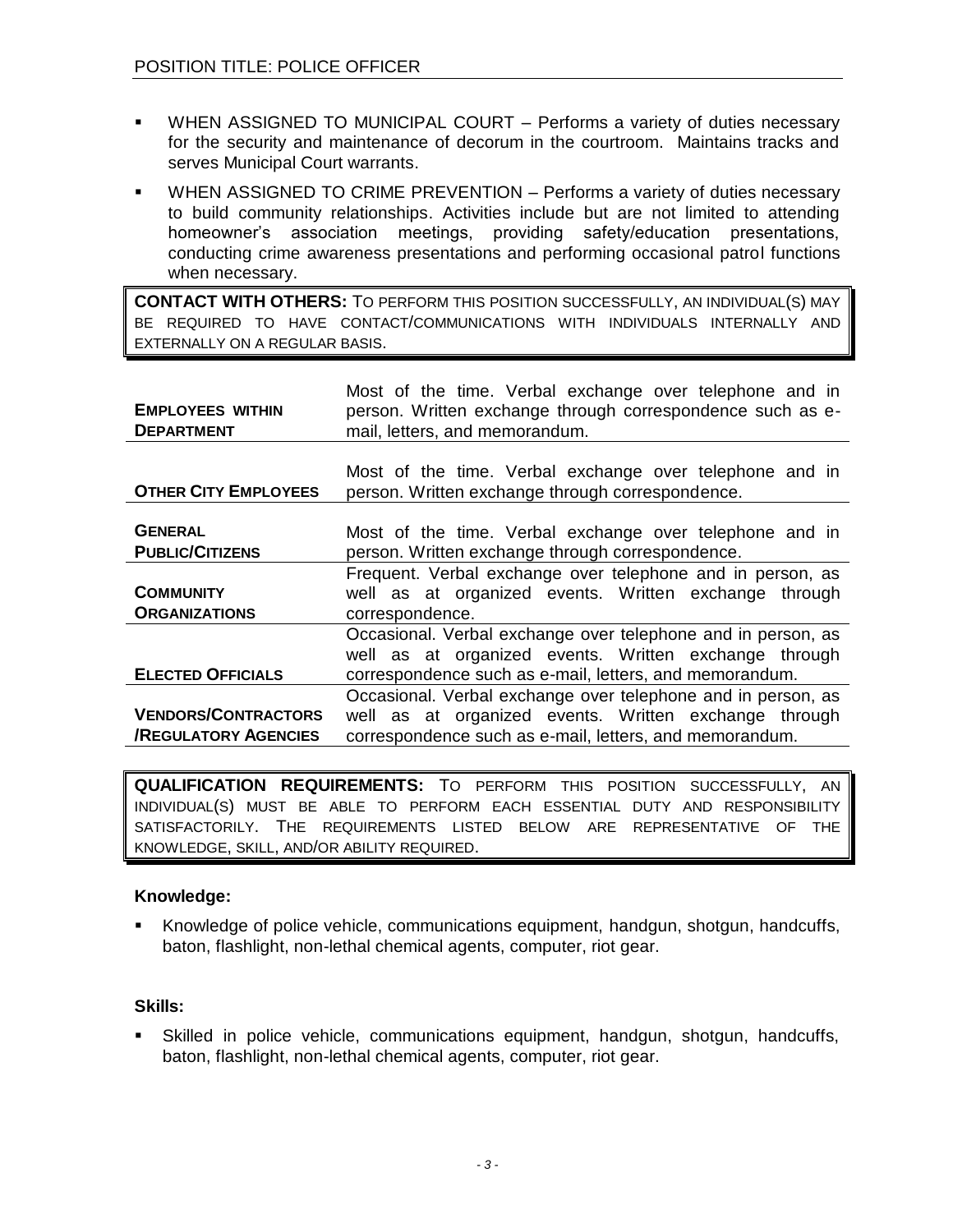## **Abilities:**

 Ability to successfully perform: under request time pressures, in a noisy, distracting environment; with frequent changes of tasks; in emergency situation; multiple tasks simultaneously; when threatened with physical danger or abuse.

**EDUCATION, EXPERIENCE AND TRAINING:** THE PREFERRED WAY TO OBTAIN THE MINIMUM KNOWLEDGE, SKILLS AND ABILITIES TO PERFORM THE ESSENTIAL DUTIES AND RESPONSIBILITIES OF THIS POSITION ARE LISTED BELOW. THE CITY RESERVES THE RIGHT TO ALLOW SUBSTITUTIONS IN THE EVENT THAT A CANDIDATE OR INCUMBENT EXCEEDS REQUIREMENTS IN ONE AREA BUT MAY BE DEFICIENT IN ANOTHER.

## **Formal Education:**

- High School diploma.
- 30 hours of college credits; or two years as a paid police officer; or two years of active military with United States Armed Forces with honorable discharge.

## **Relatable Work Experience:**

Experience with another police agency.

## **Training (License and/or Certification):**

- Valid Class "C" Texas Drivers License.
- Must meet all requirements as established by the Texas Commission on Law Enforcement Standards and Education (TCOLE) – Basic Certification.

**PHYSICAL DEMANDS:** THE PHYSICAL DEMANDS DESCRIBED HERE ARE REPRESENTATIVE OF THOSE THAT MUST BE MET BY AN EMPLOYEE TO SUCCESSFULLY PERFORM THE ESSENTIAL FUNCTIONS OF THIS POSITION. REASONABLE ACCOMMODATIONS MAY BE MADE TO ENABLE INDIVIDUALS TO PERFORM THE ESSENTIAL FUNCTIONS.

| <b>FITNESS</b>     | Ability to pass the department's Physical Readiness Test and/or the Job<br><b>Task Simulation Test.</b>                                                                                         |
|--------------------|-------------------------------------------------------------------------------------------------------------------------------------------------------------------------------------------------|
| <b>STAND/WALK</b>  | Very Frequent walking to respond to calls for police service. Infrequent<br>running to distances of 120 yards to catch fleeing suspects or responds<br>to other emergencies.                    |
| <b>SIT</b>         | Sitting at computer for reports and in police vehicles.                                                                                                                                         |
| <b>TALK/LISTEN</b> | Hearing sufficient to understand normal conversation in person, on the<br>telephone, and police radio with the ability to understand radio<br>transmissions in noisy and stressful environment. |